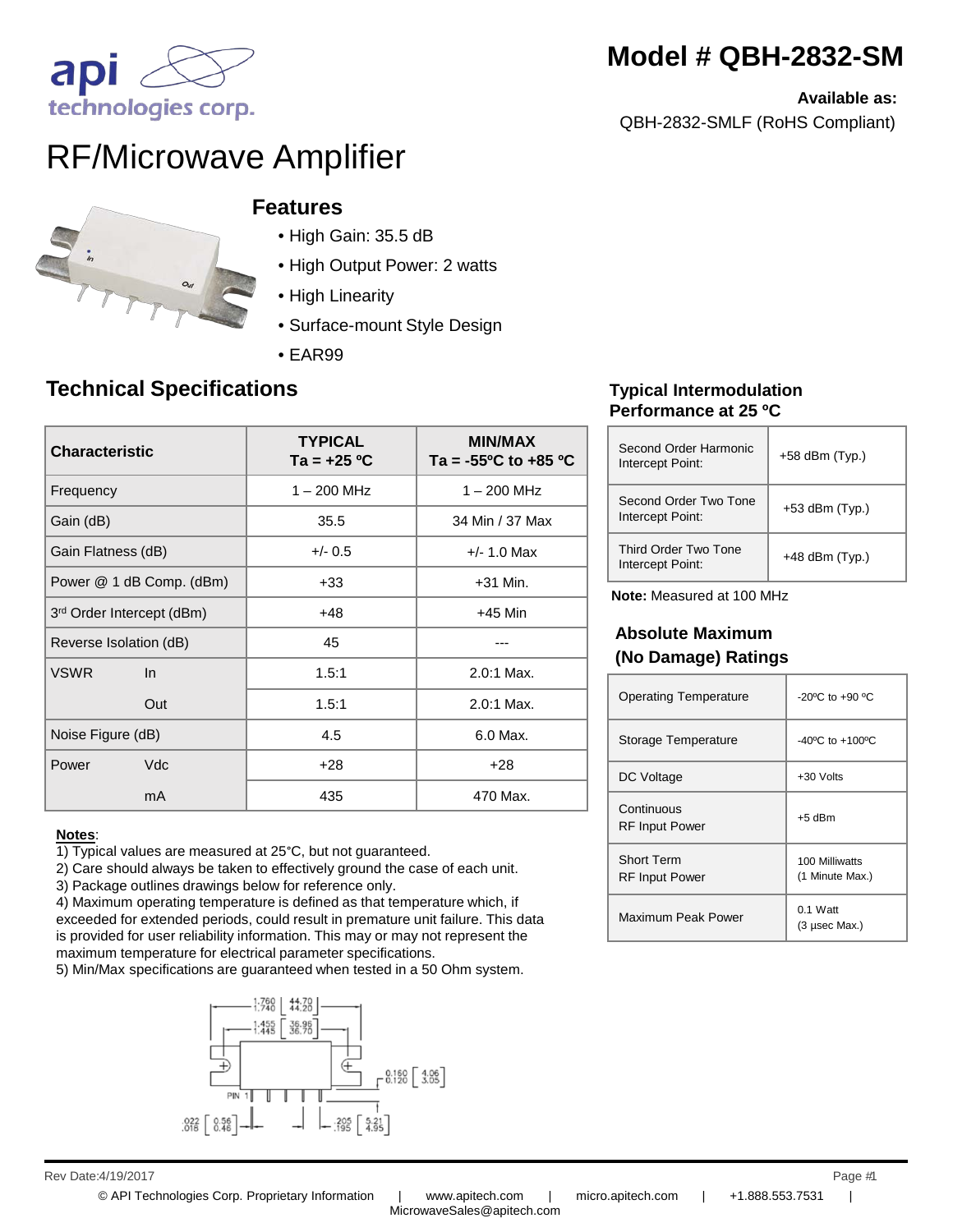## **Model # QBH-2832-SM**



### **Typical Performance Graphs**

Rev Date: 4/19/2017 Page #2

© API Technologies Corp. Proprietary Information | www.apitech.com | micro.apitech.com | +1.888.553.7531 |

MicrowaveSales@apitech.com